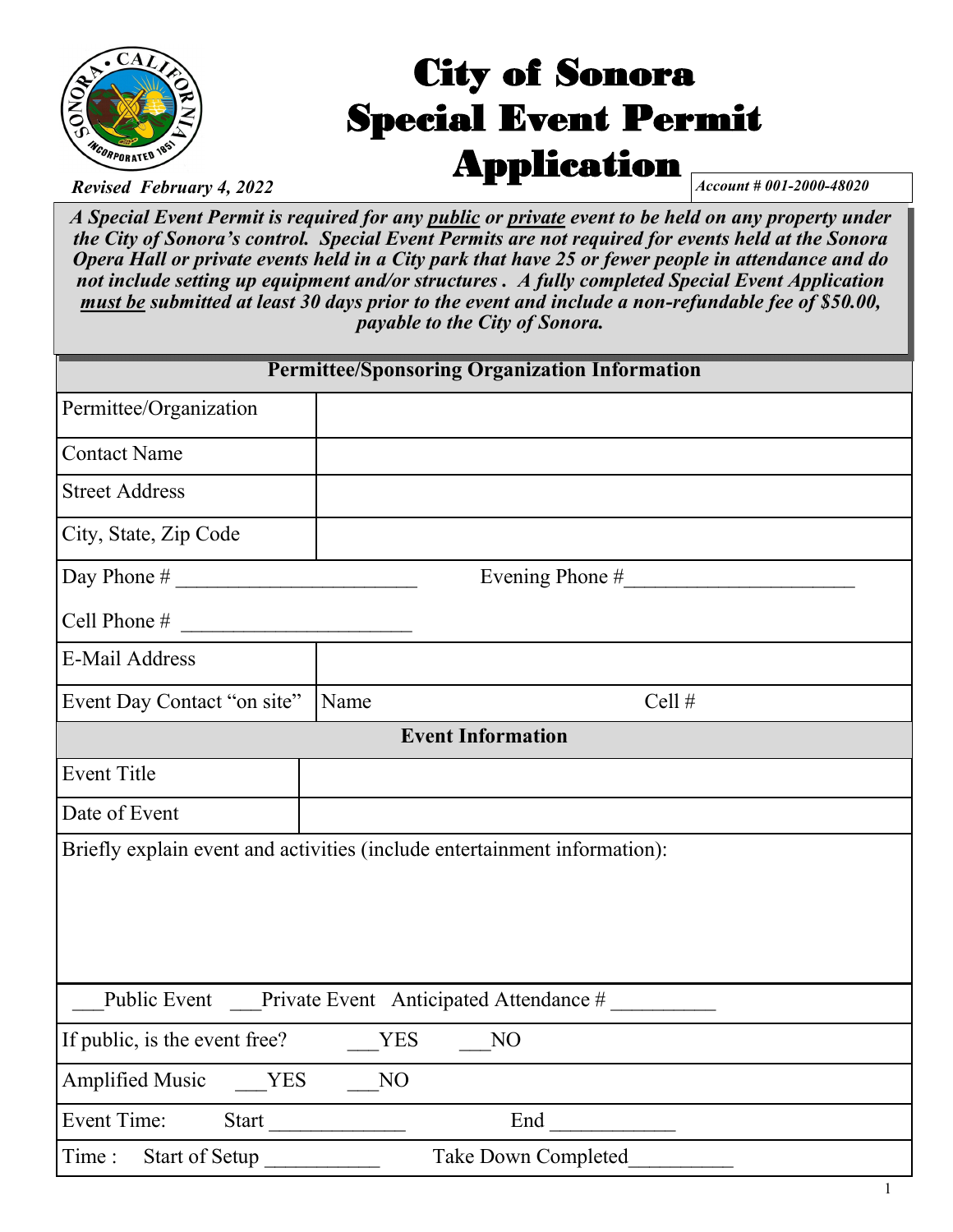The following streets have been pre-approved by the City Council for temporary closure:

- $\Rightarrow$  Jackson St. from Green St. to Washington St. and from Washington St. to Stewart St.
- $\Rightarrow$  Dodge St. from Green St. to Washington St. and from Washington St. to Stewart St.
- $\Rightarrow$  Linoberg St. from Green St. to Washington St. and from Washington St. to Stewart St.
- $\Rightarrow$  Theall St. from Stewart St. to Shepherd St.
- $\Rightarrow$  Theall St. from Washington St. to Stewart St.
- $\Rightarrow$  Green St. from Bradford Ave. to Yaney Ave.
- $\Rightarrow$  Yaney Ave. from Washington St. to Green St.

If you are requesting the closure of a different street your event will have to be approved by the City Council at a regularly scheduled City Council Meeting. You or a representative must be in attendance at the meeting.

| Street Name(s): | <b>Cross Streets:</b>                                                                                                    |                                                                                                         |  |  |  |  |
|-----------------|--------------------------------------------------------------------------------------------------------------------------|---------------------------------------------------------------------------------------------------------|--|--|--|--|
|                 |                                                                                                                          |                                                                                                         |  |  |  |  |
|                 |                                                                                                                          |                                                                                                         |  |  |  |  |
|                 |                                                                                                                          | Between $\_\_\_\_\_\_ \&\_\_\_\_\_\_\_\_\_\_\_ \$                                                       |  |  |  |  |
|                 |                                                                                                                          | Between $\frac{\&}{\&}$                                                                                 |  |  |  |  |
|                 | <b>City Parking Lot Closure Request</b>                                                                                  |                                                                                                         |  |  |  |  |
| $Location(s)$ : |                                                                                                                          | If more than one location is being requested please<br>indicate the activities planned in each location |  |  |  |  |
|                 |                                                                                                                          |                                                                                                         |  |  |  |  |
|                 |                                                                                                                          |                                                                                                         |  |  |  |  |
|                 | <b>Other/Additional Property Use Request</b>                                                                             |                                                                                                         |  |  |  |  |
| $Location(s)$ : |                                                                                                                          | If more than one location is being requested please<br>indicate the activities planned in each location |  |  |  |  |
|                 |                                                                                                                          |                                                                                                         |  |  |  |  |
|                 |                                                                                                                          |                                                                                                         |  |  |  |  |
|                 | If you are requesting the use of a public park it will be your<br>responsibility to arrive early and reserve your space. |                                                                                                         |  |  |  |  |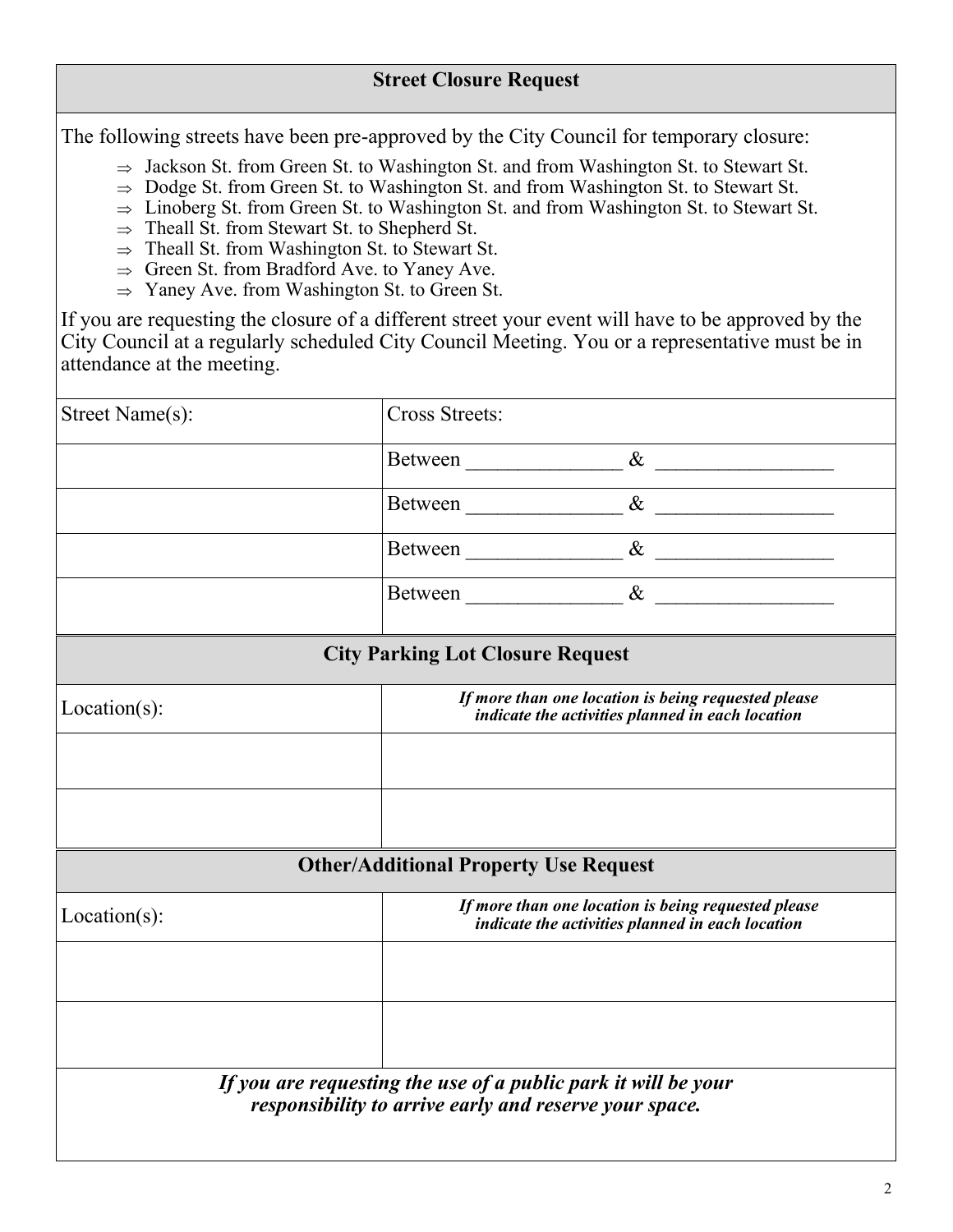### **Alcoholic Beverages Public Possession & Consumption**

It is unlawful for any person to drink, consume or possess an open container of any alcoholic beverage or intoxicating liquor on any property under the City of Sonora's control without prior approval of the City Council at a regularly scheduled City Council Meeting. You or a representative must be in attendance at the meeting.

Are you requesting approval to have alcoholic beverages at the event?

 $\mathcal{L}_\text{max}$  and the contract of the contract of the contract of the contract of the contract of the contract of the contract of the contract of the contract of the contract of the contract of the contract of the contrac

 $\mathcal{L}_\text{max}$  and the contract of the contract of the contract of the contract of the contract of the contract of the contract of the contract of the contract of the contract of the contract of the contract of the contrac

Yes No

## **Insurance Requirements**

Permittee shall maintain general liability insurance with coverage at least as broad as Insurance Services Office form CG 00 01, in an amount not less than one million dollars (\$1,000,000) per occurrence, two million dollars (\$2,000,000) general aggregate, for bodily injury, personal injury, and property damage, including without limitation, blanket contractual liability. Permittee's general liability policies shall be primary and non-contributory, and be endorsed using Insurance Services Office form CG 20 10 to provide that City and its officers, officials, employees, agents, and volunteers shall be additional insureds under such policies. If alcohol is being served or sold the Permittee shall also obtain Liquor Liability Insurance for an amount not less than \$1,000,000 per occurrence and \$1,000,000 in aggregate. The Certificate of Insurance and endorsement must be received by the City of Sonora prior to issuance of the Special Event Permit. If needed, Permittee may purchase Special Event Insurance through the City of Sonora.

# **Business/Residents Notification Requirements**

Prior to submitting this application, Permittee must contact all residents and businesses adjacent to the event location to provide them with information about the event. This requirement does not apply to the use of City parks. List all of the individuals contacted, and the date that they were contacted, below:

Individuals Contacted Date Contacted

**Additional Rules and Regulations**

- Events cannot occur without City's approval of the Special Event Application and the issuance of a Special Event Permit.
- Upon reviewing this application the City may request additional information regarding the proposed event.
- Unless otherwise indicated, applications will be reviewed and approved, or denied, by designated City staff. Denials can be appealed to the City Council.
- Permittee is responsible for providing adequate safety protection for the traveling public.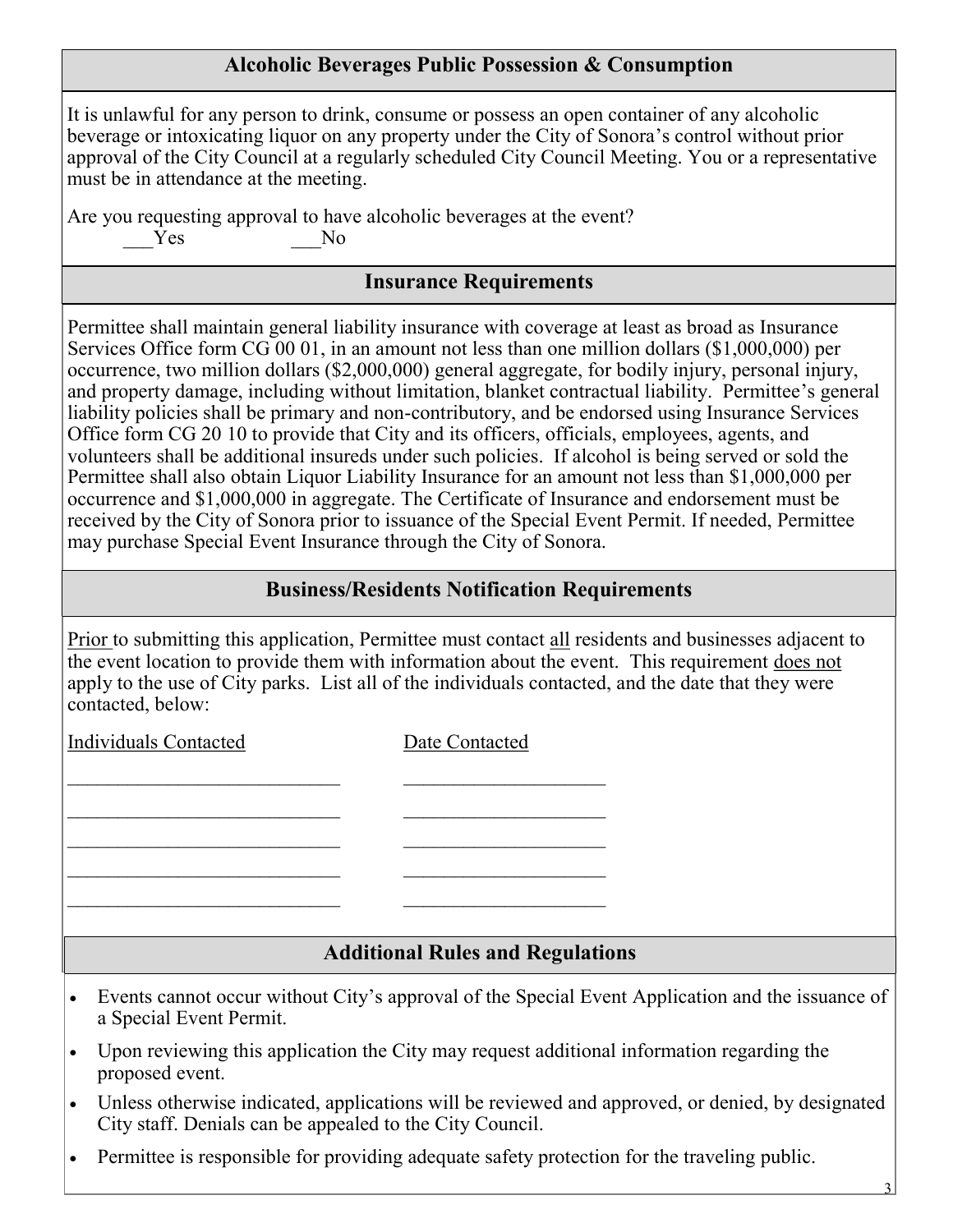## **Additional Rules and Regulations Continued**

- Permittees requesting a street or parking lot closure are responsible for posting notices and placing barricades and signs as required by the City. The City will provide barricades and signage for up to two closure locations. If additional closures are needed, it will be the responsibility of the Permittee to obtain additional barricades and signage. All barricade locations must be indicated on a diagram showing the location, barricade type and signage. The diagram is to be submitted with this application. It is Permittees responsibility to place and remove all barricades, signage and notices.
- If the Permittee is requesting the removal of public parking they will be responsible for posting the parking spaces with the appropriate notices and on the required day. It is the Permittees responsibility to remove notices following the event.
- The setting up of tents and/or awnings, or erecting or construction of any structure must be depicted on a diagram and submitted with the application.
- Tents and membranes structures having an area in excess of 400 square feet shall not be erected, operated or maintained for any purpose without first obtaining a permit and approval from the Sonora Fire Department. Individual tents, or aggregate area of multiple tents placed side by side, exceeding 700 square feet in total require a permit. A minimum clearance of 12 feet to all structures and other tents must be maintained.
- All air-supported or inflated tents require a permit through the Sonora Fire Department. Hay, straw, shavings or similar combustible materials shall not be located within any tent or membrane structure, except for daily feeding and care of animals. Smoking shall not be permitted within 10' of any tents. Fire Extinguishers may be required. Additional requirements may be needed based on size and occupant load.
- Upon completion of the event all garbage, debris and materials shall be entirely removed, and properly and legally disposed of by the Permittee. If area is not left clean, or if there is damage to City property, Permittee shall be responsible to reimburse the City of Sonora for all costs associated with cleanup or repair.
- Permittee must obtain a permit from the Sonora Fire Department for any type of cooking or open flame device. Fire extinguishers will be required.
- All electrical devices must be applied with approved shut-offs and must not create a trip hazard.

Submit fully completed and signed application, fee and diagram, if needed, To:

City of Sonora Community Development Department Attn: Rachelle Kellogg 94 N. Washington Street Sonora, CA 95370

*For further information and assistance - (209) 532-3508 Ext. 2 or rkellogg@sonoraca.com*